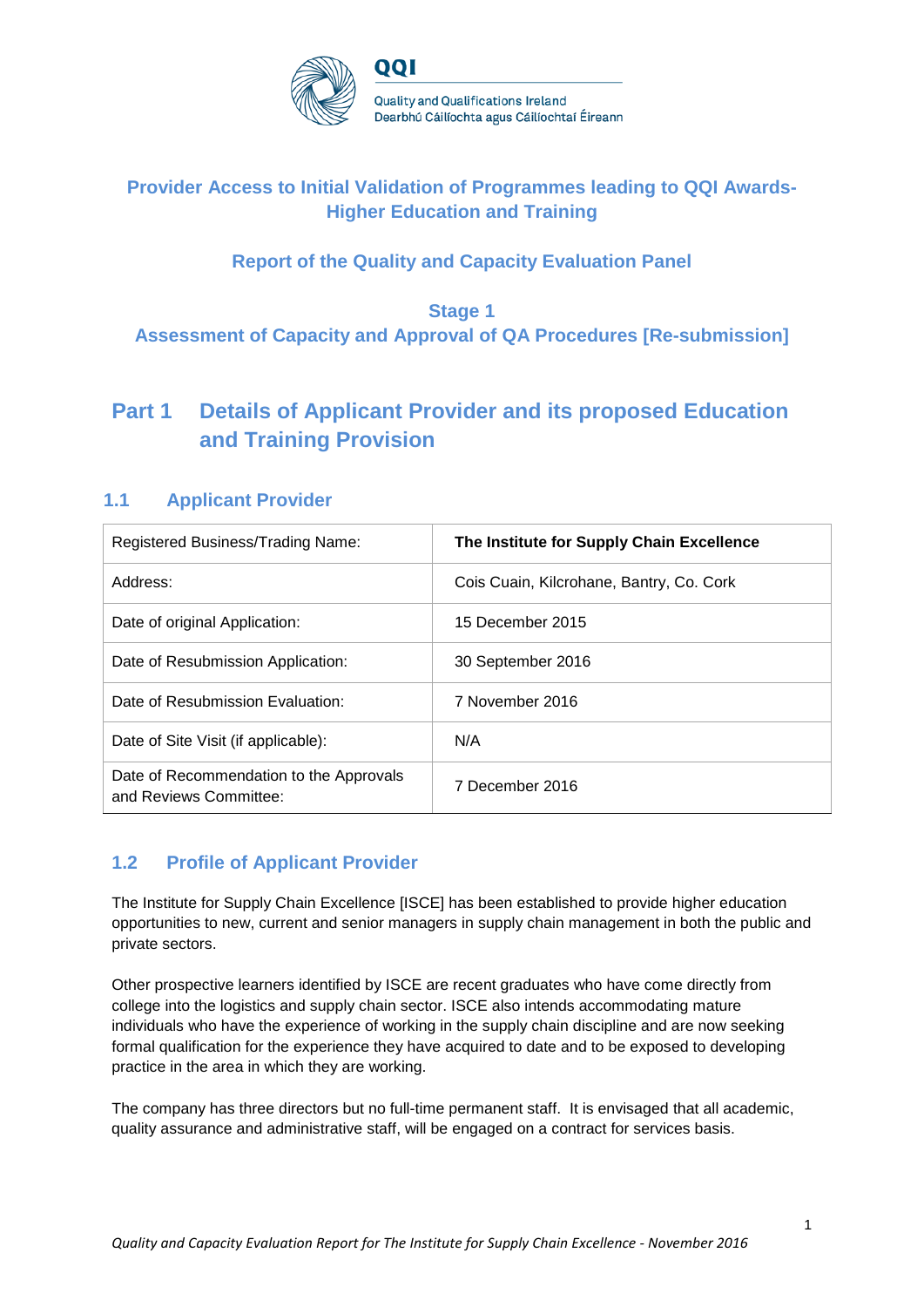

The three owners have each provided executive supply chain education for over 15 years as part of the National Institute for Transport and Logistics [NITL], which in turn provided an associate lecturer team to Dublin Institute of Technology's postgraduate programmes in supply chain management.

## **1.3 Proposed Education and Training Provision**

ISCE is proposing to provide a programme leading to an M.Sc. in Leadership in Supply Chain Management at level 9 of the National Framework of Qualifications.

# **Part 2 The Quality and Capacity Panel Membership**

| <b>Name</b>                                         | Role of panel member                     | Organisation                                                                                                                                                                                                                                                                                  |  |
|-----------------------------------------------------|------------------------------------------|-----------------------------------------------------------------------------------------------------------------------------------------------------------------------------------------------------------------------------------------------------------------------------------------------|--|
| Mr. Jack O'Herlihy                                  | Chair                                    | Formerly Head of Development,<br>Letterkenny Institute of Technology<br>and a Visiting Fellow at Manchester<br>Business School, Jack is currently<br>a visiting lecturer in Hochschule<br>Bremen in Strategic Management<br>and has extensive experience of<br>education and training issues. |  |
| Mr. Keith Brumfitt                                  | Quality Assurance in Higher<br>Education | <b>Education and Training Consultant</b><br>to the UK Government and the<br>European Commission                                                                                                                                                                                               |  |
| Prof. Aideen Long                                   | Quality Assurance in Higher<br>Education | Former Dean of Graduate Studies,<br><b>Trinity College Dublin</b>                                                                                                                                                                                                                             |  |
| <b>Kevin Monks</b><br><b>Student Representative</b> |                                          |                                                                                                                                                                                                                                                                                               |  |
| <b>QQI Staff</b>                                    |                                          |                                                                                                                                                                                                                                                                                               |  |
| Mr. Walter Balfe                                    | Observer                                 | Head of Provider Approval, QQI                                                                                                                                                                                                                                                                |  |
| Dr. Trish O'Brien                                   | <b>Independent Secretary</b>             | O'Brien / Governance Design                                                                                                                                                                                                                                                                   |  |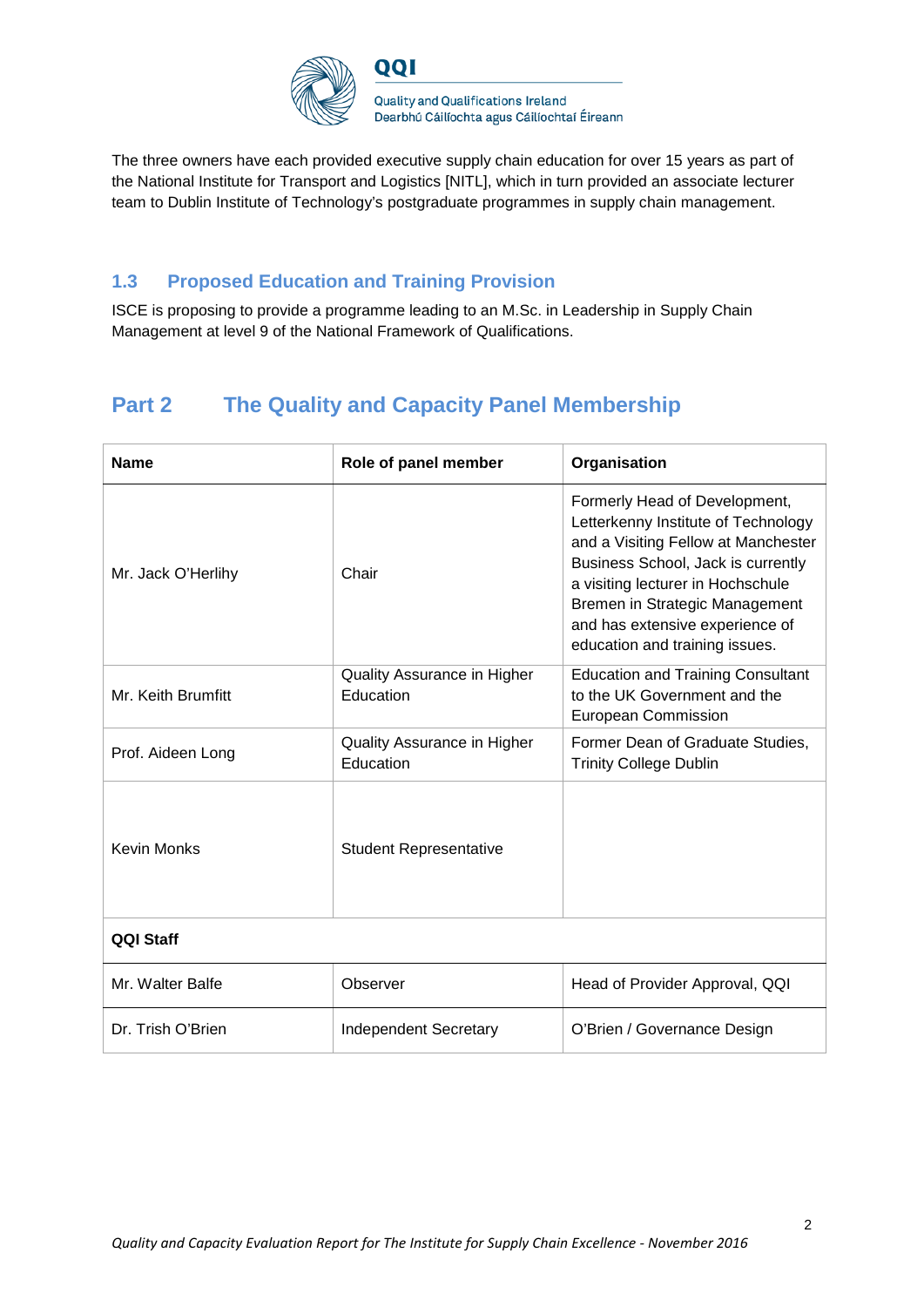

# **Part 3 Findings of the Panel**

## **3.1 Summary Findings**

The Quality and Capacity Evaluation Panel's (the panel) role is to evaluate the capacity of The Institute for Supply Chain Excellence, hereafter in this report named ISCE, to provide quality education and training to learners in the context of the education and training provision proposed. This report relates to the resubmission by ISCE of draft quality assurance procedures, and supporting information on its quality infrastructure, in response to the recommendations of the panel following its consideration of the original application from ISCE in February 2016.

The panel reviewed the revised documentation presented by ISCE and submitted to QQI (Annex 1). The panel met representatives of ISCE and considered their responses to a series of questions based on the submitted documentation over the course of the evaluation meeting (Annex 2).

## **3.2 Recommendation of the Panel**

In considering the resubmission of quality assurance procedures and supporting documentation by ISCE, the purpose of the panel meeting was to review and assess the developments made to address the panel's recommendations arising from ISCE's original submission. The panel is satisfied that the revised documentation submitted, and the responses received to its questions, provide evidence of a significant development in thinking by ISCE since its first application.

The panel has identified some conditions which ISCE is required to address. When ISCE has addressed these conditions, it is required to provide this evidence to the panel. If the panel is satisfied that its conditions have been met<sup>1</sup>, it will recommend to the QQI Approval and Reviews Committee that it approves the draft quality assurance procedures of ISCE. Subject to the agreement of the Approval and Reviews Committee to this recommendation, ISCE will be eligible to proceed to Stage 2 of the initial validation process.

<span id="page-2-0"></span><sup>&</sup>lt;sup>1</sup> This will be established via an incorporeal meeting of the panel.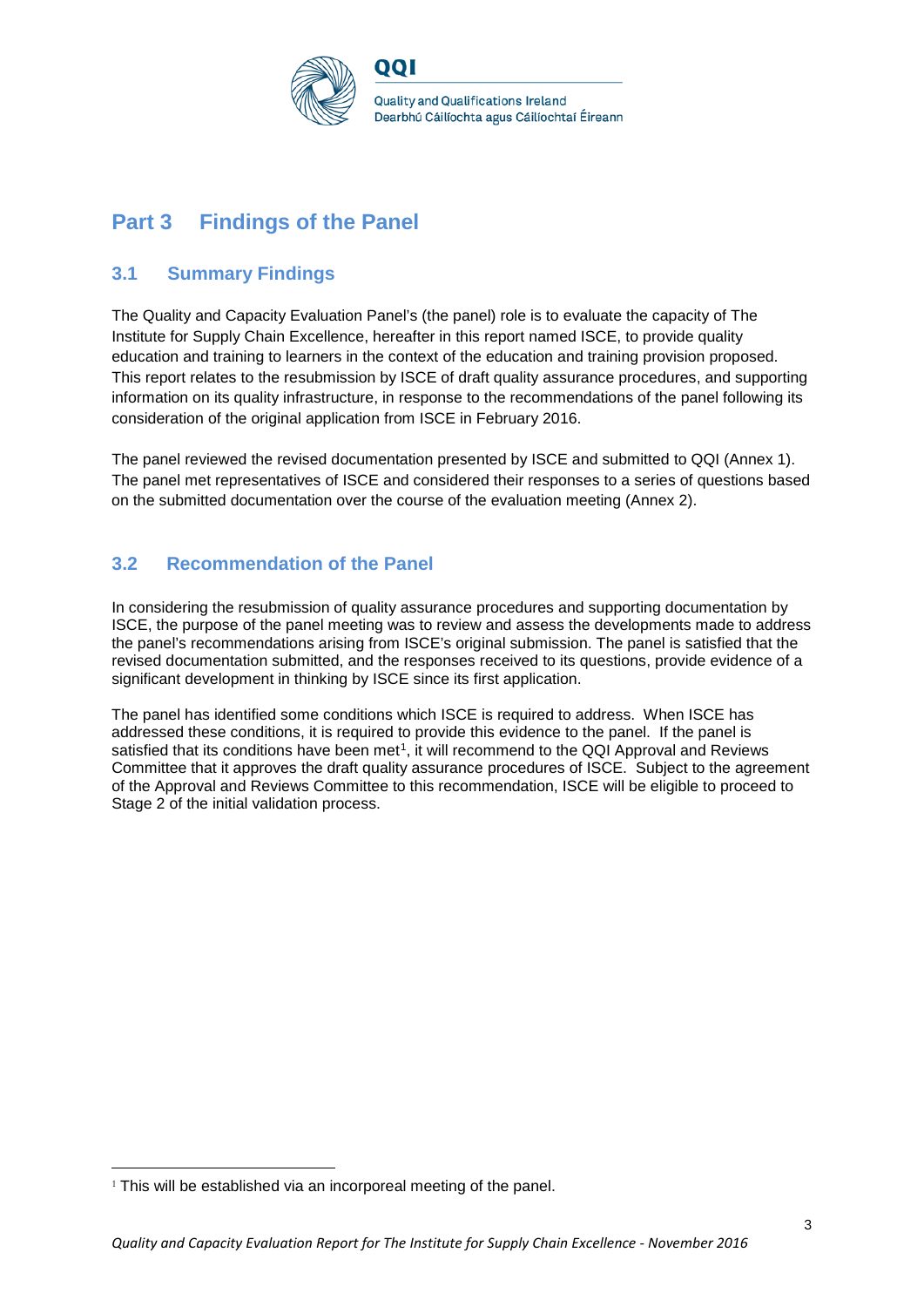

# **Part 4 Detailed findings - Evaluation of the capacity of the applicant to provide quality education and training to learners**

## **4.1 Legal and Compliance Requirements**

4.1.1(a) Criterion *Is the applicant an established Legal Entity who has Education and/or Training as a Principal Function?*

#### 4.1.1(b) Finding

As confirmed in the original panel report, ISCE is an established legal entity with education and training provision as its principal function. There are other functions proposed for ISCE e.g. research and consultancy in the field of supply chain management.

A Certificate of Incorporation for **CLGG Institute for Transport and Logistics Ltd**. and a certificate of Company Registration for its trading entity, **Institute for Supply Chain Excellence**, were supplied as part of the provider's application to QQI.

4.1.2(a) Criterion *Is the legal entity established in the European Union and does it have a substantial presence in Ireland?*

### 4.1.2(b) Finding

As confirmed in the original panel report, ISCE is a wholly Irish owned company. Per the documentation submitted, it only has operations in Ireland.

#### 4.1.3(a) Criterion

*Are all dependencies, collaborations, obligations, parent organisations, and subsidiaries clearly specified?*

### 4.1.3(b) Finding

As confirmed in the original panel report, ISCE is a newly established company with no parent organisations or subsidiaries. The existing and past relationships which have led to the establishment of ISCE have been clearly described.

As part of its resubmission, ISCE informed the panel that it has had positive meetings with the Chartered Institute of Logistics and Transport (CILT - International), a recognised body for professionals in the logistics and transport industries. The two parties have discussed the potential for collaborative provision of international executive education and development courses, including a postgraduate diploma and the proposed MSc in Leadership in Supply Chain Management. The ISCE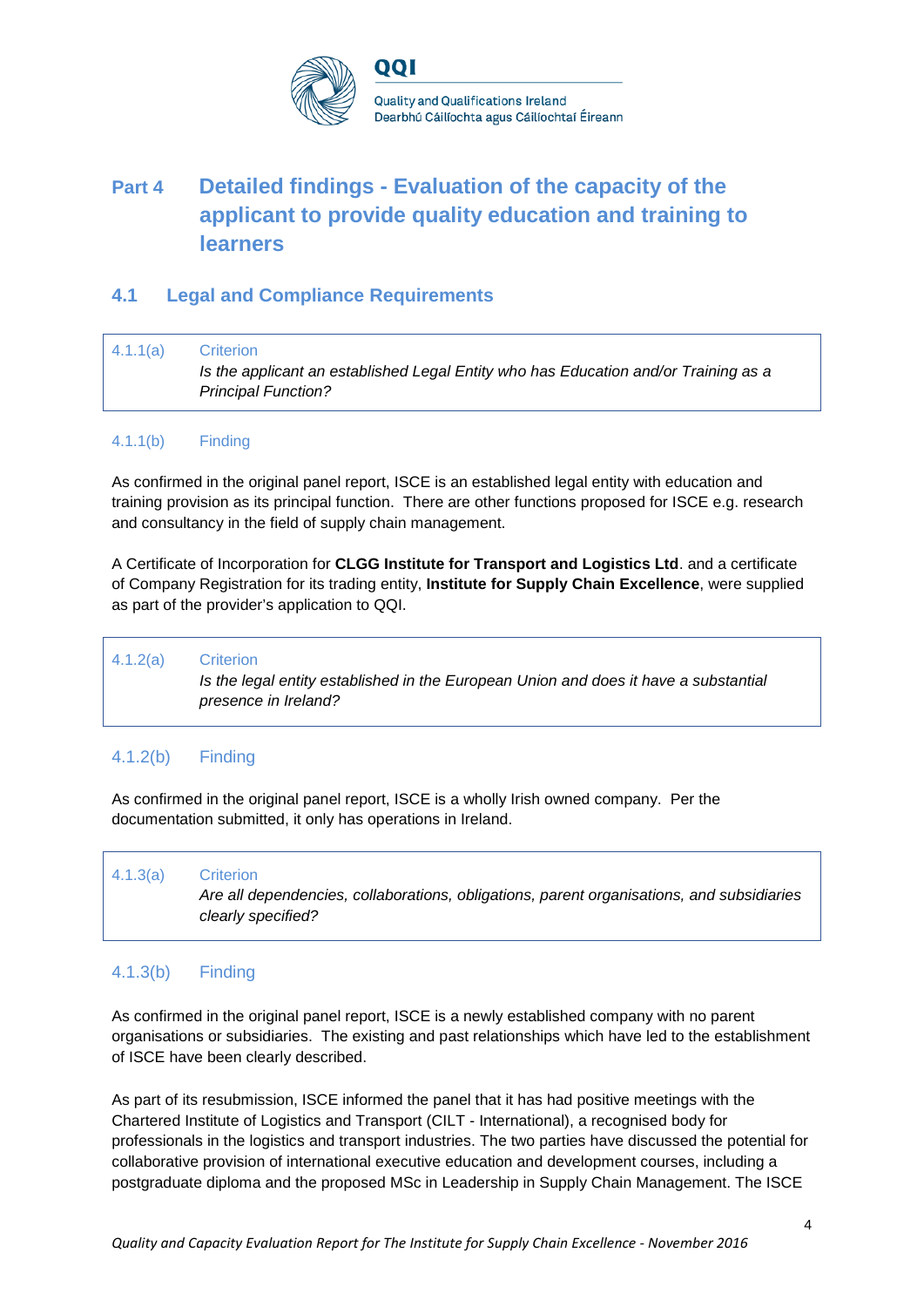

documentation indicates that CILT operates in 30 countries and has a membership of 30,000 professionals. ISCE also communicated that it is negotiating an agreement with Aston University to deliver a module in leadership. It is anticipated that the module in question (Developing Leadership and Management Capability through Enquiry) will be included in the suite of modules available to learners undertaking the MSc in Leadership in Supply Chain Management. In addition to forming part of the MSc, the module will also be eligible for accreditation by the associated awarding body; the Institute of Leadership and Management (ILM). ISCE indicated that this will bring further advantages in terms of access to learning resources available through ILM that are pertinent to this module.

ISCE has indicated its intention to apply for membership of the Higher Education Colleges Association (HECA) in the event of receiving programme validation. In addition to providing an opportunity to collaborate with private education and training providers offering related programmes, this would also enable ISCE to contribute to HECA's PEL Assistance Fund as part of its obligations to protect enrolled learners.

The establishment of any confirmed collaborative arrangements is subject to ISCE achieving validation from QQI of its programme(s).

| 4.1.4(a) | <b>Criterion</b><br>Are all third-party relationships and partnerships compatible with the scope of access<br>sought? |
|----------|-----------------------------------------------------------------------------------------------------------------------|
|          |                                                                                                                       |

## 4.1.4(b) Finding

As the original and subsequent application indicates, this question is moot pending a decision on validation.

### 4.1.5(a) Criterion

*Are the applicable regulations and legislation complied with in all jurisdictions where it operates?*

### 4.1.5(b) Finding

As confirmed in the original panel report, ISCE, in making the required statutory declaration, has certified that it is compliant with all relevant legislation and regulatory requirements applicable to the provision of education and training in Ireland, in particular, all employment, health and safety, equality, data protection, and financial regulatory requirements insofar as these are applicable to its operations.

#### 4.1.6(a) Criterion

*Is the applicant in good standing in the qualifications systems and education and training systems in any countries where it operates (or where its parents or subsidiaries operate) or enrols learners, or where it has arrangements with awarding bodies, quality assurance agencies, qualifications authorities, ministries of education and training, professional bodies and regulators.*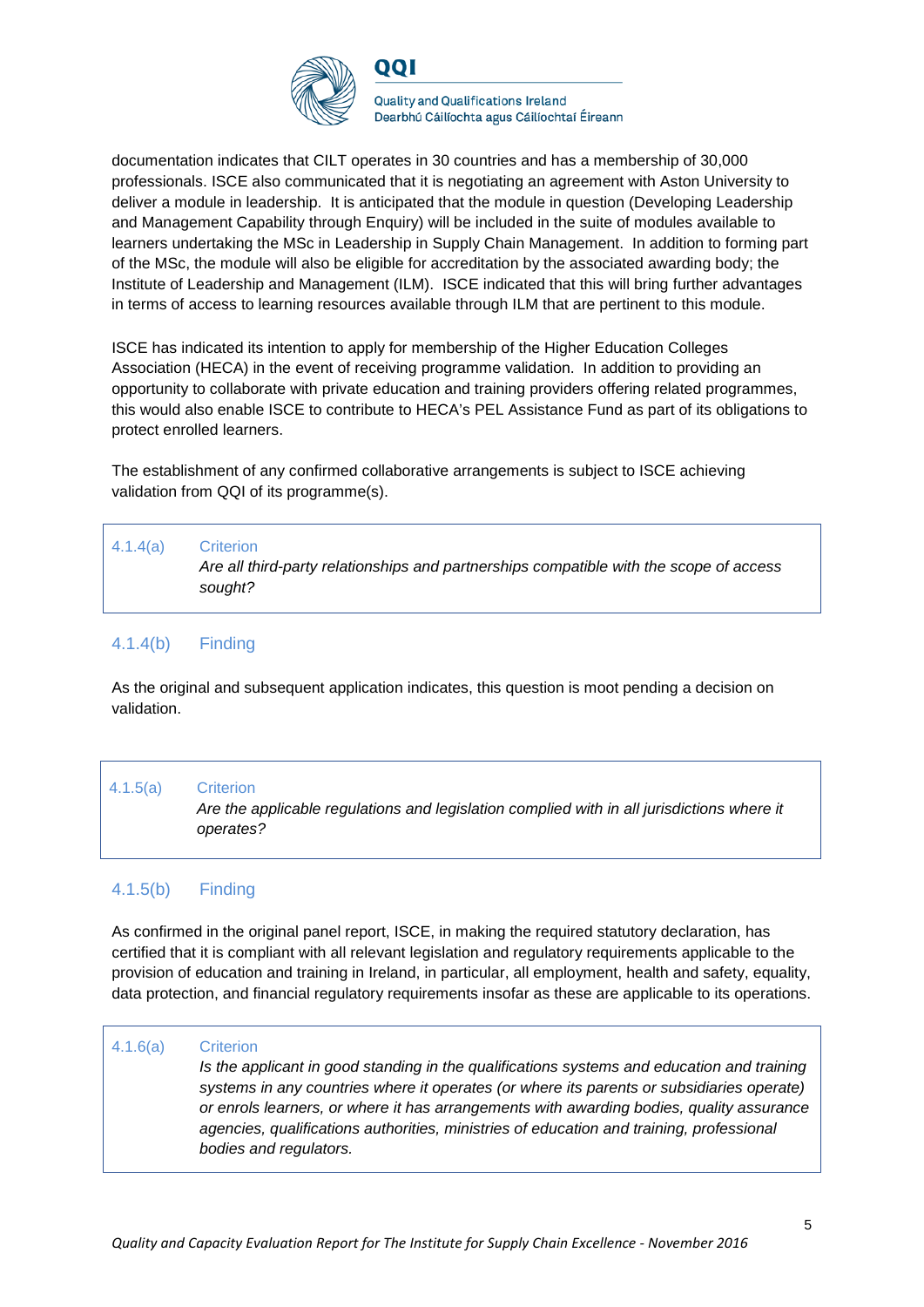

### 4.1.6(b) Finding

Whilst ISCE has identified, as part of its re-submission, its intention to collaborate with professional bodies and a UK vocational education and training awarding body, via a UK university (detailed in 4.1.3 (b), it does not have operational arrangements with any awarding bodies in Ireland or internationally.

## **4.2 Resource, Governance and Structural Requirements**

4.2.1(a) Criterion *Does the applicant have a sufficient resource base and is it stable and in good financial standing?*

### 4.2.1(b) Finding

The panel articulated concerns in its original report regarding the projected financial and professional resource requirements of ISCE. These concerns primarily related to the sufficiency of projected expenditure on its website, learning resources, facilities, support for learners' dissertations, as well as fees for lecturers, a quality co-ordinator, manager(s) and administrator(s).

In its resubmission, ISCE addressed student supports that will be made available to learners, subject to programme validation. It intends employing the services of Edtap, a developer of mobile apps for the delivery of documents and messages to learners; its product is reported by ISCE to be currently used in a number of higher education institutions in Ireland. ISCE also included its plans to increase learner supports by developing its website; by providing access to the JSTOR digital library for research purposes; and by developing a physical library consisting of recommended text books and other relevant printed materials.

The financial estimates provided by ISCE indicate that it expects to break even in its second year of operation and will be cash positive from thereon in. A revised budget was submitted to address the fees of lecturers and other staff and the costs of dissertation supervision and assessment.

#### 4.2.2(a) Criterion

*Does the applicant have a reasonable business case for sustainable provision?*

#### 4.2.2(b) Finding

As indicated in the original panel report, the panel agree that there appears to be a market for the proposed programme and that the members of ISCE have a good knowledge and experience of that market. In the light of the improved quality assurance procedures and learner supports, and the meeting with ISCE representatives, the panel is satisfied that ISCE's understanding of learner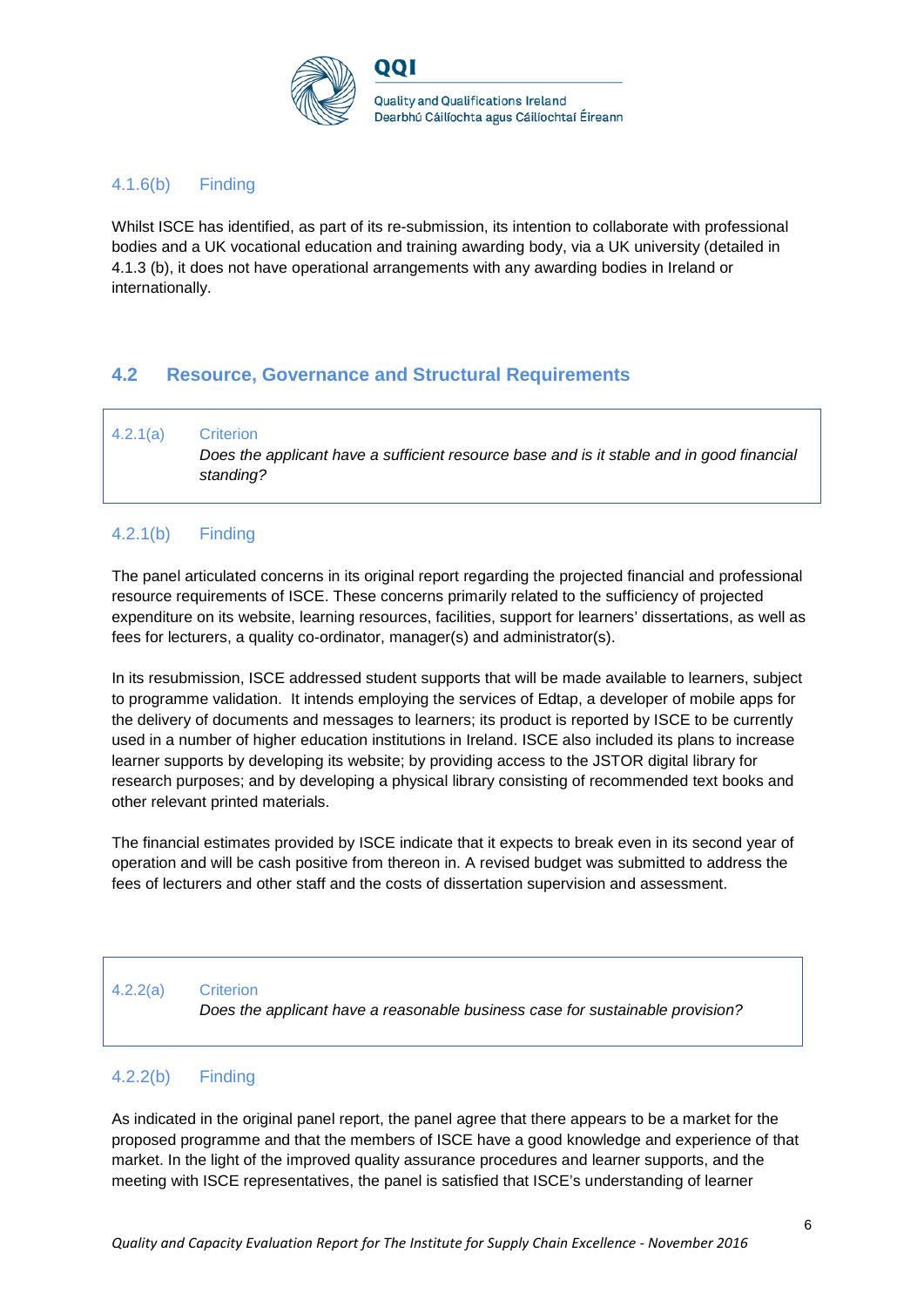

**Quality and Qualifications Ireland** Dearbhú Cáilíochta agus Cáilíochtaí Éireann

expectations and quality assurance requirements at this level has been greatly enhanced and has improved the business case for sustainable provision.

וחח

4.2.3(a) Criterion *Are fit-for-purpose governance, management and decision making structures in place?*

## 4.2.3(b) Finding

In its original report, the panel identified a large degree of overlap of membership between the Board of Governors, Academic Council and Programme Committee and recommended external input. The resubmission by ISCE has set out more refined committee roles and better divides academic and business decision-making. The role of the external examiner is also being fulfilled by a party external to ISCE.

The panel considers that the proposed governance arrangements would benefit from greater clarity regarding permitted and required composition of membership; and could strengthen its references to acceptable quorums by providing direction regarding the presence of appropriate expertise to inform decision-making.

#### 4.2.4(a) Criterion

*Are there arrangements in place for providing required information to QQI?*

## 4.2.4(b) Finding

The resubmission of ISCE identifies the intended Quality Co-ordinator and his extensive experience and includes revisions to the quality assurance procedures regarding document management and submission to QQI, and the mining of information to contribute to quality improvement. ISCE also articulated in its self-assessment that it intends integrating learner and accounting management information systems into its operation, pending successful validation.

The roles set out in the revised quality assurance procedures have identified in a more detailed manner how the process of monitoring and review of activities will take place and associated information utilised. The ISCE representatives were also clear in their representation to the panel of how the *Internal Quality Audits Procedure* (identified as procedure MS/411.01) would be implemented. The Quality Co-ordinator is responsible for developing an Audit Plan at the beginning of each academic year. He will assign audits to an Audit Team; evaluate the outcomes of audits; and keep the effectiveness of the process under evaluation. It is intended that the outcomes of audits will be reported monthly by the Quality Coordinator to the Director of Academic Administration.

The panel notes and welcomes these developments. It urges ISCE to continue to consider the utilisation of information gathered to shape ongoing quality improvements.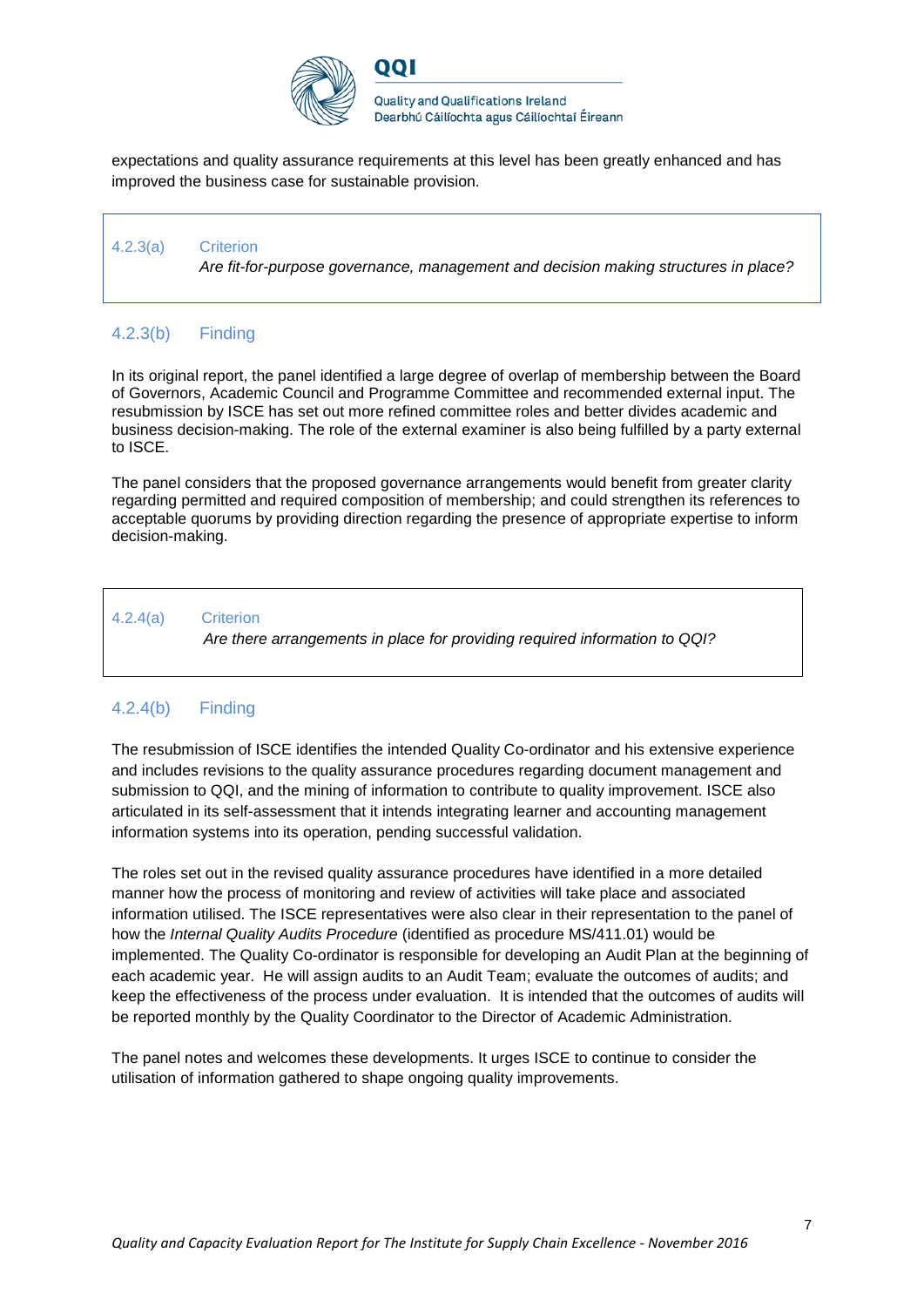

**Quality and Qualifications Ireland** Dearbhú Cáilíochta agus Cáilíochtaí Éireann

## **4.3 Programme Development and Provision Requirements**

וחח

#### 4.3.1(a) Criterion

*Does the applicant have experience and a track record in providing education and training programmes?*

## 4.3.1(b) Finding

As noted in the original report, the members of ISCE have extensive and relevant experience, as members of the National Institute of Transport and Logistics (NITL), in the development and delivery of programmes specific to the area proposed for programme development. The panel is satisfied that the key individuals behind ISCE have extensive and long-standing contacts within the field and have access to acknowledged subject-matter experts. However, in its original report the panel raised concerns regarding the availability of expertise in developing the quality systems and structures that also constitute a higher education institution. In response, ISCE has strengthened its capacity in this regard by filling the role of Quality Co-ordinator with an individual with extensive experience of higher education systems and structures in both Ireland and abroad; the panel considers this to be a vital addition to the capability of ISCE to implement its quality assurance processes and procedures.

#### 4.3.2(a) Criterion

*Does the applicant have a fit-for-purpose and stable complement of education and training staff?*

### 4.3.2(b) Finding

The qualifications and experience of the panel of associate lecturers available to ISCE was communicated to the panel. As noted in 4.3.1(b), ISCE has sought to address the concerns of the panel regarding the availability of expertise in academic quality assurance in how it has filled the Quality Co-ordinator role.

As in the original meeting, the panel spent some time discussing the nature of the contracts for service that are proposed by ISCE. During the resubmission meeting ISCE clarified that it has sought business and legal advice and has based its decision to model its employment in this manner on that advice and as a means of reducing risk to the organisation. In response to the panel's previous request, ISCE has revised the Contract for Services to include the requirements for contract staff to participate in the implementation and review of quality assurance processes and procedures.

The panel also revisited the matter of the quality assurance of dissertation support. ISCE anticipates the scale of learners undertaking the dissertation to initially be quite small. It reassured the panel that it has already been in communication with suitable academic dissertation supervisors with experience at master's level and that the work of these supervisors will be subject to the quality assurance oversight that will be implemented through the role of the Quality Co-ordinator and the governance structure.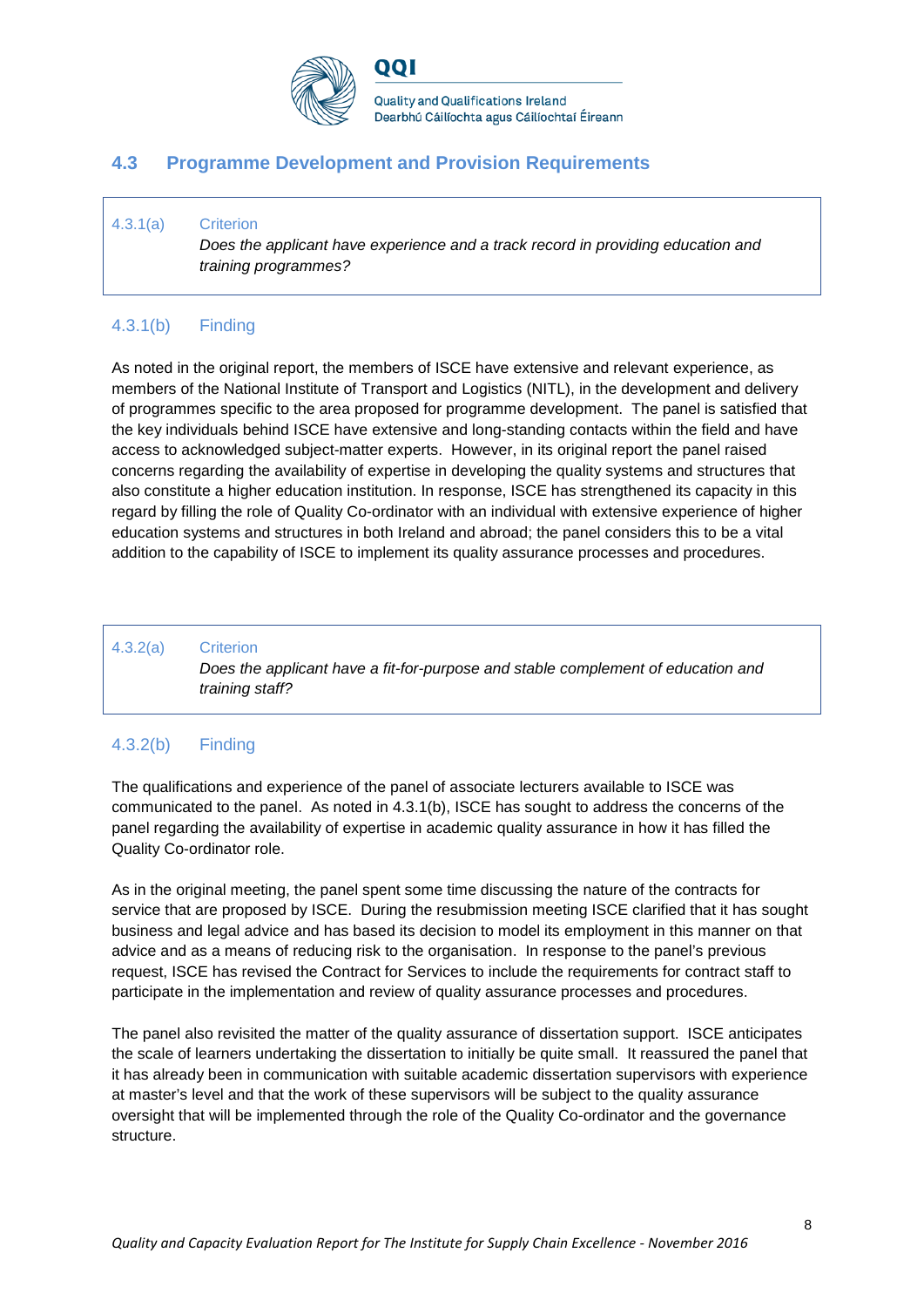

ISCE is encouraged to consider in its contingency planning how, in the event of lecturer cancellations, it can minimise the impact on learners who will have made work and personal arrangements to assure their attendance.

#### 4.3.3(a) Criterion

*Does the applicant have the capacity to comply with the standard conditions for validation specified in Section 45(3) of the Qualifications and Quality Assurance (Education and Training) Act (2012) (the Act)?*

#### 4.3.3(b) Finding

The standard conditions for validation specified in the Act include co-operation with and assistance to QQI in the performances of its functions, including the provision of such information required by QQI, the establishment of procedures for the fair and consistent assessment of learners and provisions for the protection of enrolled learners.

From the revised documentation submitted and the presentation made by ISCE, the panel considers that its quality assurance system can support the standard conditions for validation.

#### 4.3.4(a) Criterion

*Does the applicant have the fit-for-purpose premises, facilities and resources to meet the requirements of the provision proposed in place?*

#### 4.3.4(b) Finding

As discussed in section 4.2.1(b) above, ISCE has taken steps to strengthen the provision of learner supports. The acquisition of these supports remains dependent on the successful achievement of programme validation.

The use of facilities in hotels and other venues remains the premises model for ISCE. There is a comprehensive procedure for vetting, selecting and monitoring suitable venues. ISCE has also identified offices which it will secure to run the organisation from, pending successful validation.

#### 4.3.5(a) Criterion

*Are there access, transfer and progression arrangements that meet QQI's criteria for approval in place?*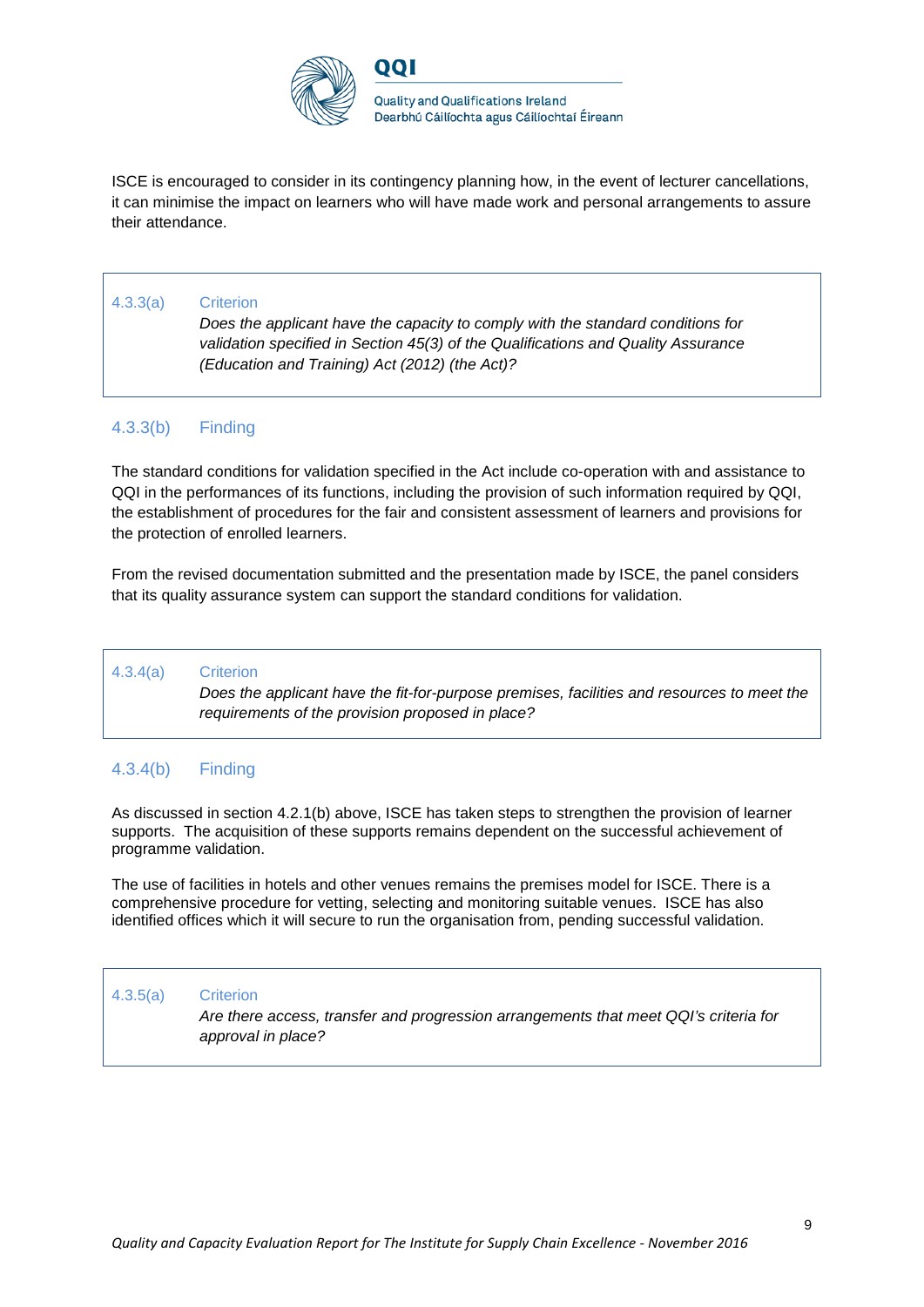

## 4.3.5(b) Finding

ISCE has developed procedures for *Student Access, Transfer and Progression* (AP/407.05) and *Student Admissions Process* (AP/407.12).

#### Access

- There are documented procedures and forms to support student enrolment/admissions. These address entry criteria, exceptional entry, recognition of prior learning, international applicants.
- The admissions procedure has been revised and contextualised. ISCE has indicated that it wishes to recruit learners who are resident in Ireland. It is not targeting non-resident international visa-required students. It also indicated that it is not pursuing European exchange arrangements via Erasmus+ or otherwise.
- The panel noted the specific admission criteria established by ISCE and the intention of the institution to prioritise individuals with significant industry experience. In doing so, the programme can benefit from the availability of high-quality industry experiences and mentors to contribute to the dual industry and academic approach to the dissertation process. The panel understood this rationale and the intention of ISCE not to dilute this approach.

#### Learner Information

• As noted in the original report, it is understandable that ISCE has not yet developed programme information for its website as the programme remains subject to QQI validation. However, it will be necessary to implement processes to ensure that all the relevant learner information about the programme and related services is made available and that the effectiveness of this information is reviewed. The increased budget for the website and the assurances of the representatives suggest that evolving learner information and services will be made available online.

#### Recognition of Prior Learning

- As part of its *Student Access, Transfer and Progression* procedure, ISCE facilitates applicants for the programme who do not meet the stated entry criteria on an exceptional basis. The associated process involves review of the application by the Director of Academic Administration and Student Affairs and a potential interview with the student. An Exceptional Entry Forum is subsequently completed and submitted to the Academic Council for consideration and decision.
- The RPL procedure allows for on-line applications and payment which the documentation indicates ISCE intends making available via its website.

#### 4.3.6(a) Criterion

*Are structures and resources to underpin fair and consistent assessment of learners in place?*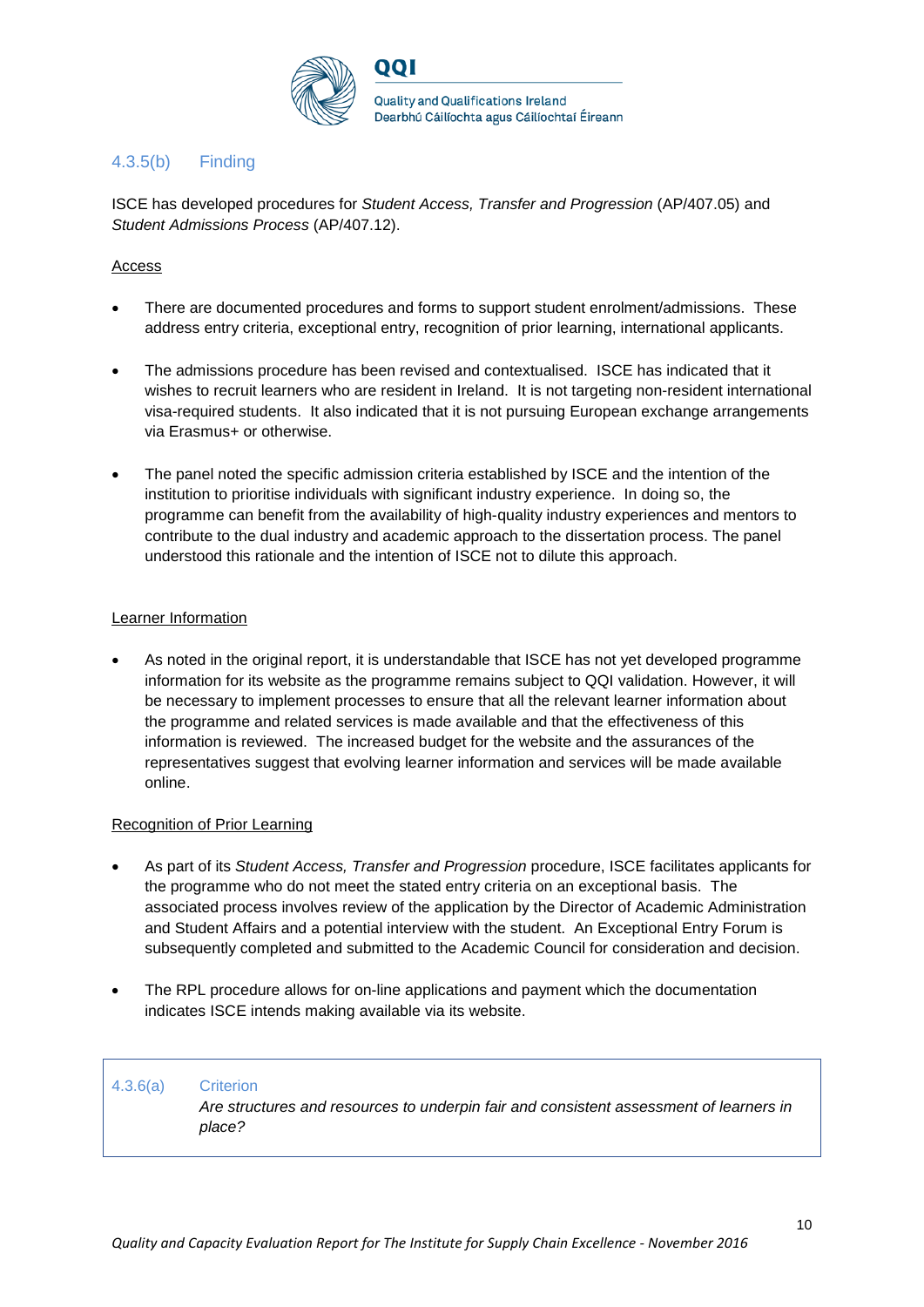

## 4.3.6(b) Finding

ISCE submitted revised procedures for fair and consistent assessment based on the panel's recommendations arising from the original evaluation. These set out in some detail the relevant principles as well as the roles and responsibilities of the Assessors (associate lecturers), Exam Board, External Examiner, Director of Academic Administration etc. The panel sought clarification and assurances from the ISCE documentation and representatives on the following assessment related matters:

- o ISCE clarified that an external examiner has been secured from outside of the institution to assure externality and independence. The *Contract for Services – External Examiner* (MS/403.07) indicates that appointments are made for a maximum period of four years; reappointments will only be considered on an exceptional basis and after a five-year period has elapsed
- o The budget for the implementation of the assessment process has been increased in revised financial projections; including the costs of academic supervision of the dissertation which accounts for 40% of the overall master's degree
- $\circ$  ISCE confirmed that its learners will be experienced professionals with at least 10 years' experience. Candidates without this profile will be admitted on an exceptional basis only. ISCE is clear that the cohort will not determine the programme, rather, the programme will determine the cohort. From an assessment design perspective, the experience of the learner cohort is obviously an important contributory factor
- o The weighting of credits within the programme between the modules and the dissertation and how the Master's is successfully attained requires attention by the ISCE in the design of its programme for submission to QQI
- $\circ$  ISCE explained that it does not envisage employing second-marking on a systematic basis but rather on an exceptional basis. The panel encourages ISCE to give the merits of more routine second-marking due consideration.

The panel discussed with ISCE the relationship between the modules and the programme. ISCE, in the context of its intention to submit programmes for validation, must develop a procedure for the development and review of programmes. This will incorporate the requirement to refer to the relevant descriptors of the NFQ in shaping its programme learning outcomes; the assessment methods adopted will need to enable the learner to demonstrate its acquisition of the programme learning outcomes. In its submitted quality assurance procedures ISCE identifies that its Programme Committee will "ensure that programme design is underpinned by a learning outcome approach that flows from the National Framework of Qualifications to the programme learning outcomes to the module learning outcomes" (*The Programme Committee,* AP/407.03 (a)).

ISCE provided clarification in its quality assurance procedures that the Programme Committee will maintain oversight of the module assessments to ensure that they are aligned and collectively contribute to the demonstration of the programme learning outcomes. It will also review assignments and monitor and review marks awarded and feedback provided (*The Programme Committee,*  AP/407.03 (7.3.1)).

#### 4.3.7(a) Criterion

*Are arrangements for the protection of enrolled learners to meet the statuary obligations in place (where applicable)?*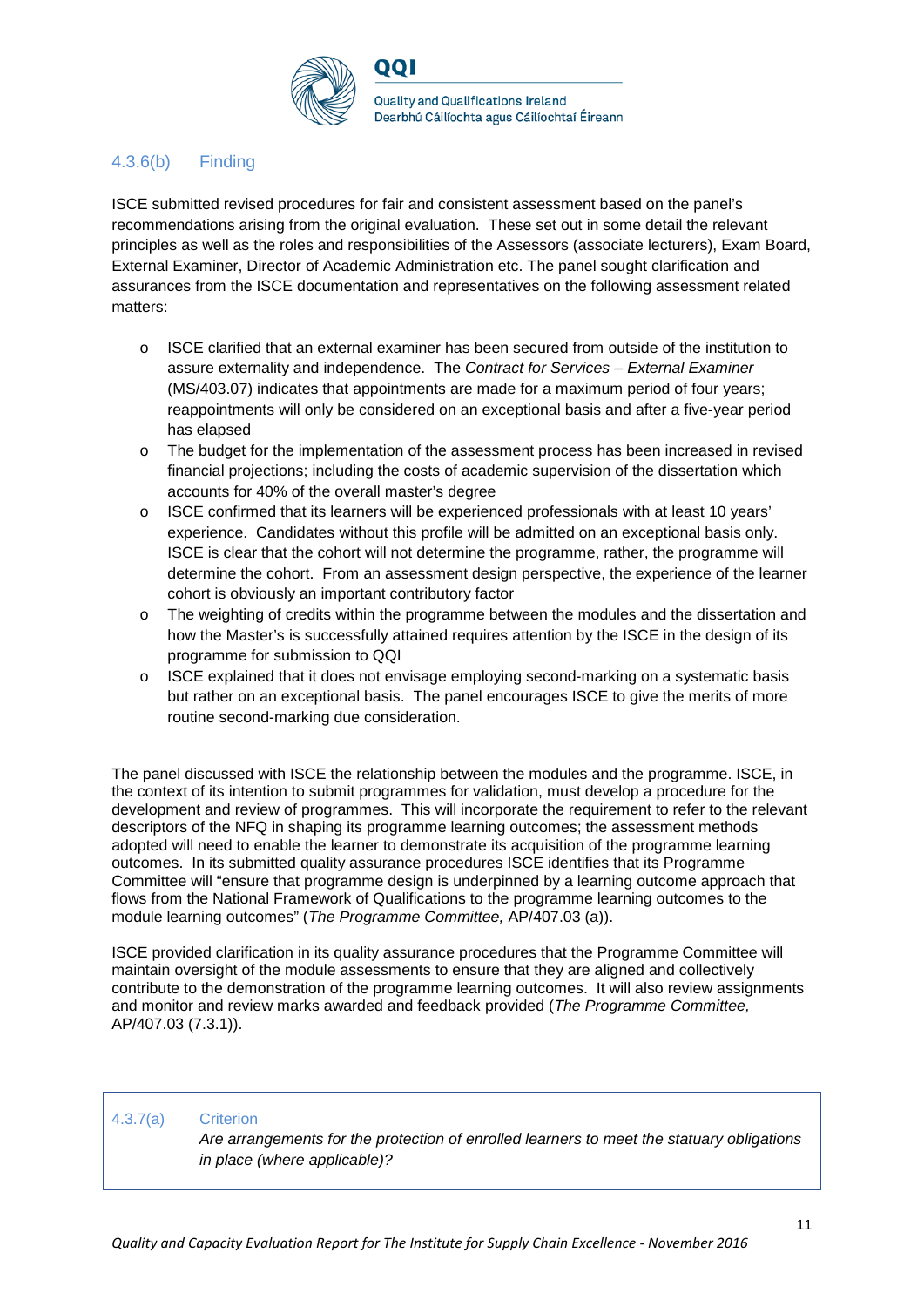

## 4.3.7(b) Finding

ISCE is aware of the need to have PEL arrangements in place before making an application for programme validation. It has progressed discussions with the insurance broker O'Driscoll O'Neill regarding refund arrangements and intends approaching the Higher Education Colleges Association (HECA) to seek membership to have access to alternative providers and to contribute to its learner protection fund.

## **4.4 Evaluation of capacity to provide the proposed education and training provision**

### Overall finding:

The panel remains confident in the provider's business case and its ability to deliver the MSc in Leadership in Supply Chain Management. Based on the manner in which the panel's recommendations have been addressed in its quality assurance procedures and arrangements, and the articulation of same by representatives of ISCE, the panel is satisfied that ISCE, subject to addressing conditions articulated in Part 5, has sufficient capacity in the areas of academic quality assurance and information provision/management to deem it ready to move to Stage II of the process for Initial Access to Validation.

# **Part 5 Evaluation of draft QA procedures submitted by The Institute for Supply Chain Excellence**

| 5.1(a) | Criterion                                                                        |
|--------|----------------------------------------------------------------------------------|
|        | The provider-owned quality assurance policies and procedures are established and |
|        | maintained in accordance with the following:                                     |
|        | Learning Outcomes principles<br>$\sim 10$                                        |
|        | Implementation principles<br>$\blacksquare$                                      |
|        | <b>Externality principles</b><br>۰                                               |
|        | <b>ESG and IHEQN principles</b><br>۰                                             |
|        |                                                                                  |

## 5.1(b) Finding

ISCE has established a comprehensive range of QA procedures. The revisions made based on the panel's recommendations have the potential to provide an effective system to manage the administrative and academic quality assurance processes associated with the delivery of Master's level qualifications. However, as indicated in the overall evaluation of capacity in Part 4, further development of the quality assurance procedures presented by ISCE is required. The deficits / matters to address identified by the panel relate to: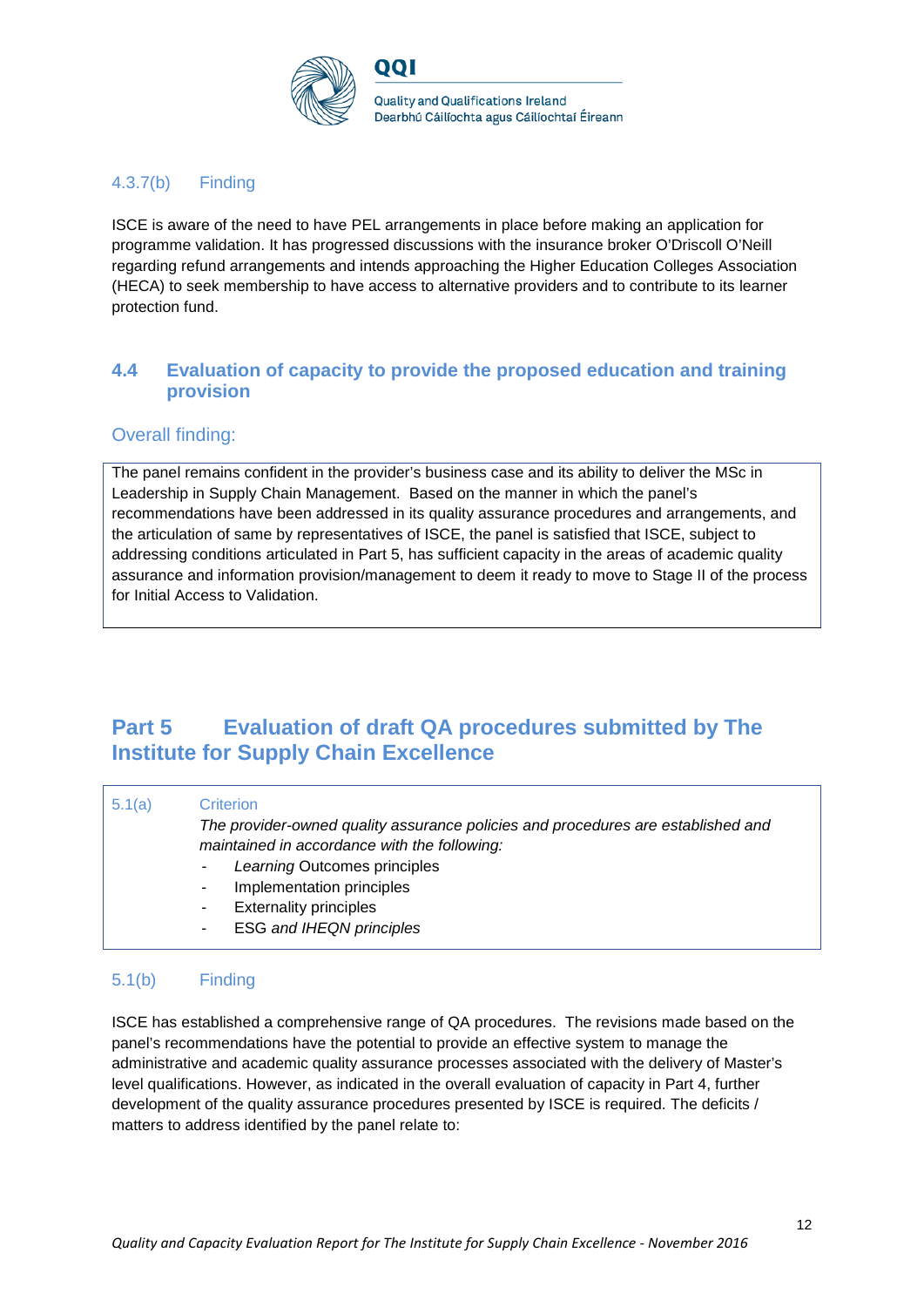

**Quality and Qualifications Ireland** Dearbhú Cáilíochta agus Cáilíochtaí Éireann

- The requirement to thoroughly apprise itself of the *Core policies and criteria for the validation by QQI of programmes of education and training (2016)* and to address any gaps in its quality assurance procedures arising. These include *inter alia* the requirement to develop:
	- Quality assurance procedures regarding programme development and use of the appropriate NFQ award-type descriptor as a reference point to map programme outcomes
	- o Quality assurance procedures regarding systematic and strategic-level programmatic review
	- Addressing certain inconsistencies in the documentation regarding the duties and responsibilities of individuals and roles of committees and to confirm that these have been aligned. Examples of the inconsistencies identified by the panel include:
		- o The role of the external examiner vis-à-vis setting and marking of assignments and the duties described for associate lecturers
		- o The descriptions of attendance at governance committees being permitted rather than specified as required and some inconsistencies within the governance structure and reporting lines
		- $\circ$  The scheduling of examination boards (the documentation states the end of each semester but the programme doesn't appear to run on a semesterised basis).

#### 5.2(a) Criterion

*The Quality Assurance Policy and Procedures are designed to evolve continually. The boundaries, mechanisms and controls governing this evolution are built into the policy and procedures.*

### 5.2(b) Finding

ISCE has identified a part-time Quality Coordinator who has experience of quality assurance system design, documentation, delivery and auditing. The implementation of the revised quality assurance procedures concerning audit and review of practice, and the fulfilment of the additional requirements to develop programme development and review procedures, will strengthen the evolutionary nature of the quality assurance system.

#### 5.3(a) Criterion

*A policy and associated procedures for the assurance of the quality and standards of their programmes and awards is established, formally agreed and publicly available*

### 5.3(b) Finding

ISCE is formally committed to agreeing and publishing all its policies and quality assurance procedures as part of its website development.

5.4(a) Criterion

*There is a strategy and implementation plan for the continuous enhancement of quality in The Institute for Supply Chain Excellence*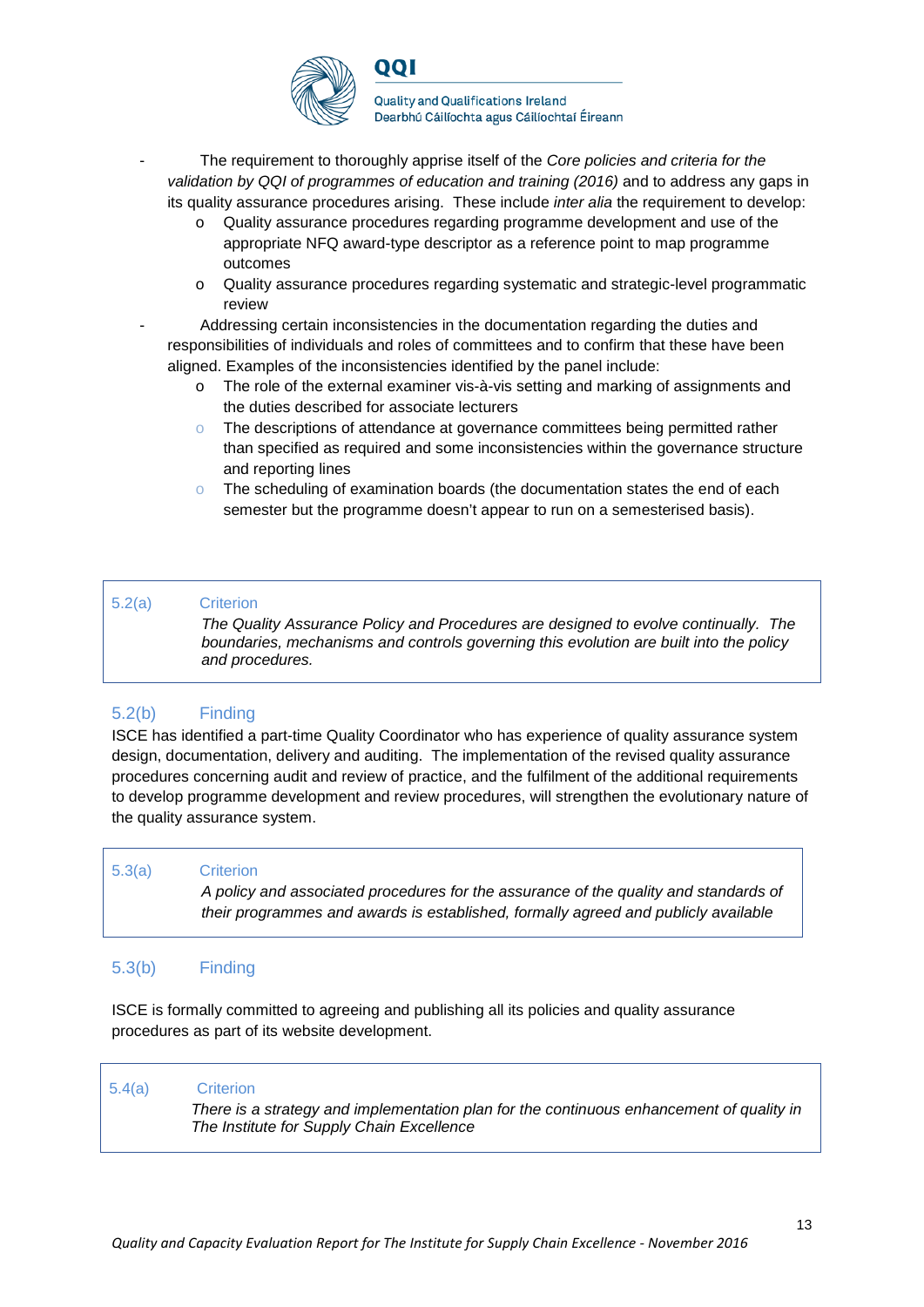

## 5.4(b) Finding

The panel is satisfied that the significant time, effort and resources put by ISCE into the development and revision of its quality assurance procedures and supporting infrastructure is part of its strategy to develop and oversee the quality delivery of programmes of education and training. The formal review processes described for the *Monitoring of Academic Quality Support Systems* (AP/407.14) and *Internal Audit Procedures* (AP/411.01) illustrate the roles of the Quality Co-ordinator, Director of Academic Administration and the layer of oversight of quality improvement processes provided by the organs of the ISCE governance structure. The panel urges ISCE to continue to consider the utilisation of information gathered to shape ongoing quality improvements.

#### 5.5(a) Criterion

*Clear information is available to learners (Protection of Enrolled Learners: Protocols for the Implementation of Part 6 of the 2012 Act), including the details of the arrangements for PEL that ISCE has in place, in accordance with Section 65(4) of the 2012 Act*

### 5.5(b) Finding

As described in section 4.3.7 (b), ISCE has taken steps to satisfy legislative requirements regarding protection for enrolled learners. These will be confirmed if the programme is successfully validated by QQI.

#### 5.6(a) Criterion

*Formal mechanisms for the approval, periodic review and monitoring of their programmes and awards have been established and are credible*

#### 5.6(b) Finding

The revised ISCE quality assurance procedures illustrate through the roles and responsibilities of individuals and via the governance structure, how programmes will be monitored on an on-going basis.

As indicated above, the panel requires ISCE to develop procedures for the development of its programmes for validation and for the systematic and strategic review of validated programmes.

### 5.7(a) Criterion

*There are established procedures for the fair and consistent assessment of learners*

### 5.7(b) Finding

ISCE has revised its procedures for the fair and consistent assessment of learners in line with the panel's recommendations. An independent external examiner has now been identified. The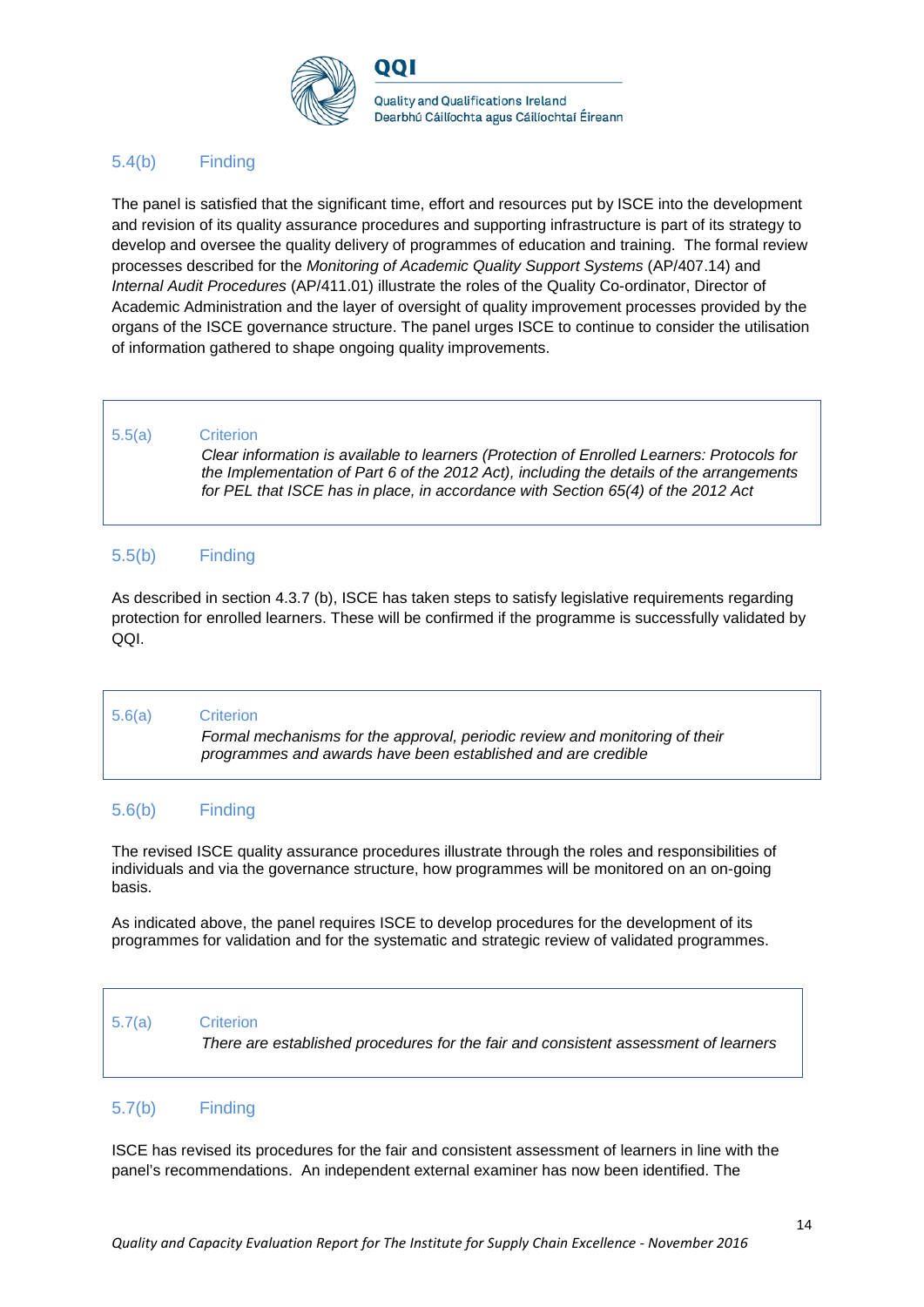

וחח

**Quality and Qualifications Ireland** Dearbhú Cáilíochta agus Cáilíochtaí Éireann

organisation's anticipated resourcing and investment in the processes around dissertation have also been increased to a more realistic level.

## 5.8(a) Criterion *There are ways of ISCE satisfying itself that staff involved with the provision of its programmes are qualified and competent to do so.*

## 5.8(b) Finding

ISCE has procedures to select and appraise associate lecturers and other staff involved in programme provision. Its revised quality assurance procedures provide further information regarding the criteria and mechanisms underpinning the selection of these individuals and the establishment of their appropriateness to these roles (*Recruitment, Selection and Appointment of Staff* (SA/406.07)). The responsibilities and required interaction by these individuals with the quality assurance system has also been articulated in more detail (*Contract for Service – Associated Lecturers* MS/403.03  $(7.5)$ ).

| 5.9(a)                                  | <b>Criterion</b>                                                             |
|-----------------------------------------|------------------------------------------------------------------------------|
| appropriate for each programme offered. | The resources available for the support of student learning are adequate and |
|                                         |                                                                              |
|                                         |                                                                              |

## 5.9(b) Finding

ISCE has increased its identification and planning for the attainment of resources such as learning materials, databases, journals etc. which supplement and underpin the learning delivered and facilitated by lecturers.

| 5.10(a)<br><b>Criterion</b><br>The means to collect, analyse and use relevant information for the effective<br>management of its programmes and other activities is in place |  |  |
|------------------------------------------------------------------------------------------------------------------------------------------------------------------------------|--|--|
|------------------------------------------------------------------------------------------------------------------------------------------------------------------------------|--|--|

## 5.10(b) Finding

ICSE has reviewed and improved its approach to applying the feedback it is committed to gathering, to support the management and quality improvement of its programmes. The use of feedback to contribute to the strategic review of programmes should also be strengthened in the development by ISCE of its procedures for strategic and systematic review of its programmes.

#### 5.11(a) Criterion

*Appropriate procedures for Access, Transfer and Progression for Learners have been established.*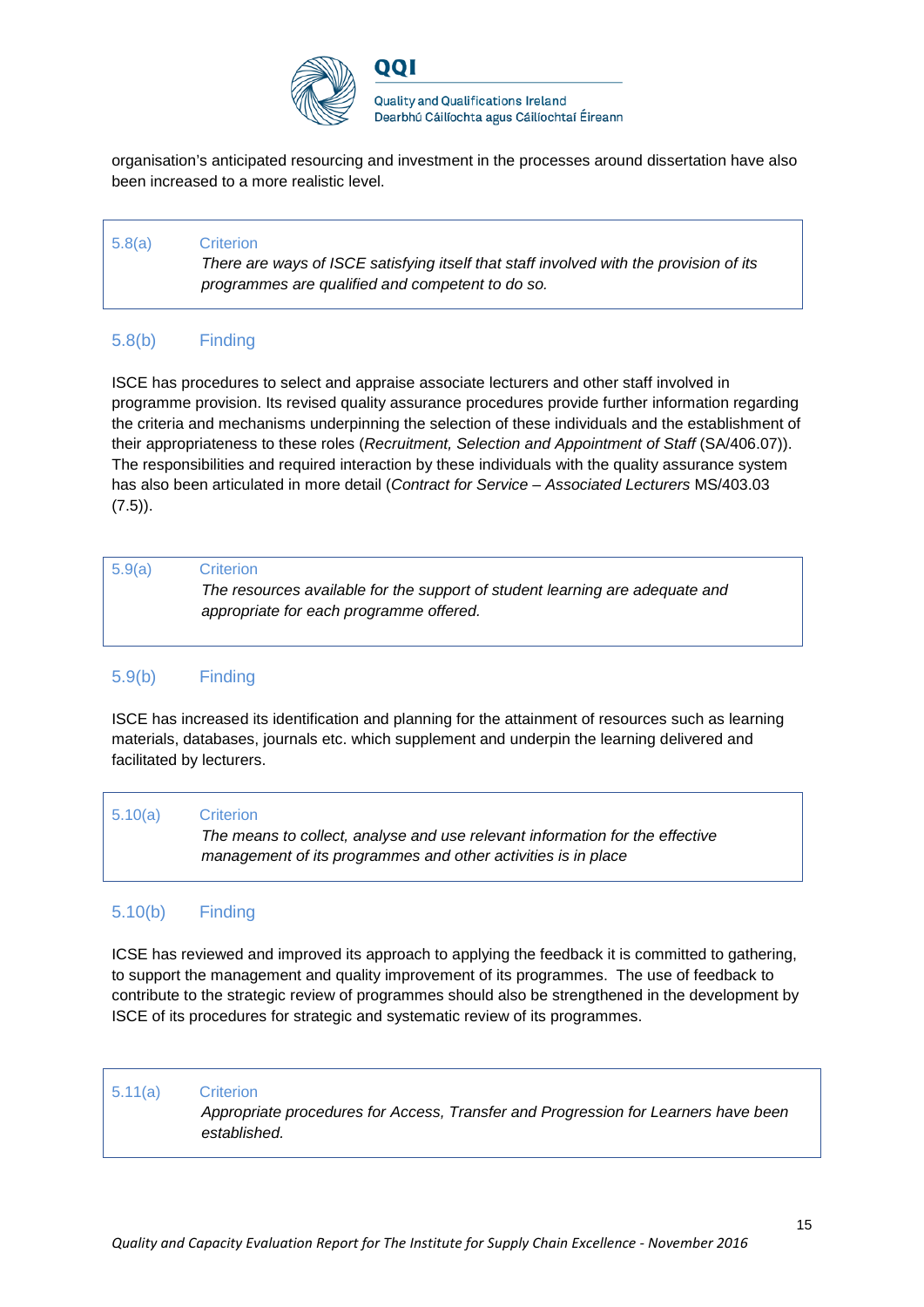

## 5.11(b) Finding

ISCE has procedures for access, transfer and progression (see section 4.3.5 (b) above. The adequacy of these can be more effectively evaluated at programme validation, when applied to the specifics of a programme.

## 5.12(a) Criterion *ISCE is committed to regularly publish up to date, impartial and objective information, both quantitative and qualitative, about the programmes and awards it is offering*

## 5.12(b) Finding

ISCE is committed to publishing the required information on its website pending the validation by QQI of its proposed Master's programme.

# 5.13(a) Criterion *The presentation to the panel demonstrates a full ownership and understanding of the quality system by ISCE management*

## 5.13(b) Finding

During the resubmission meeting, the senior management of ISCE demonstrated a full ownership and detailed understanding of the quality system that it has presented.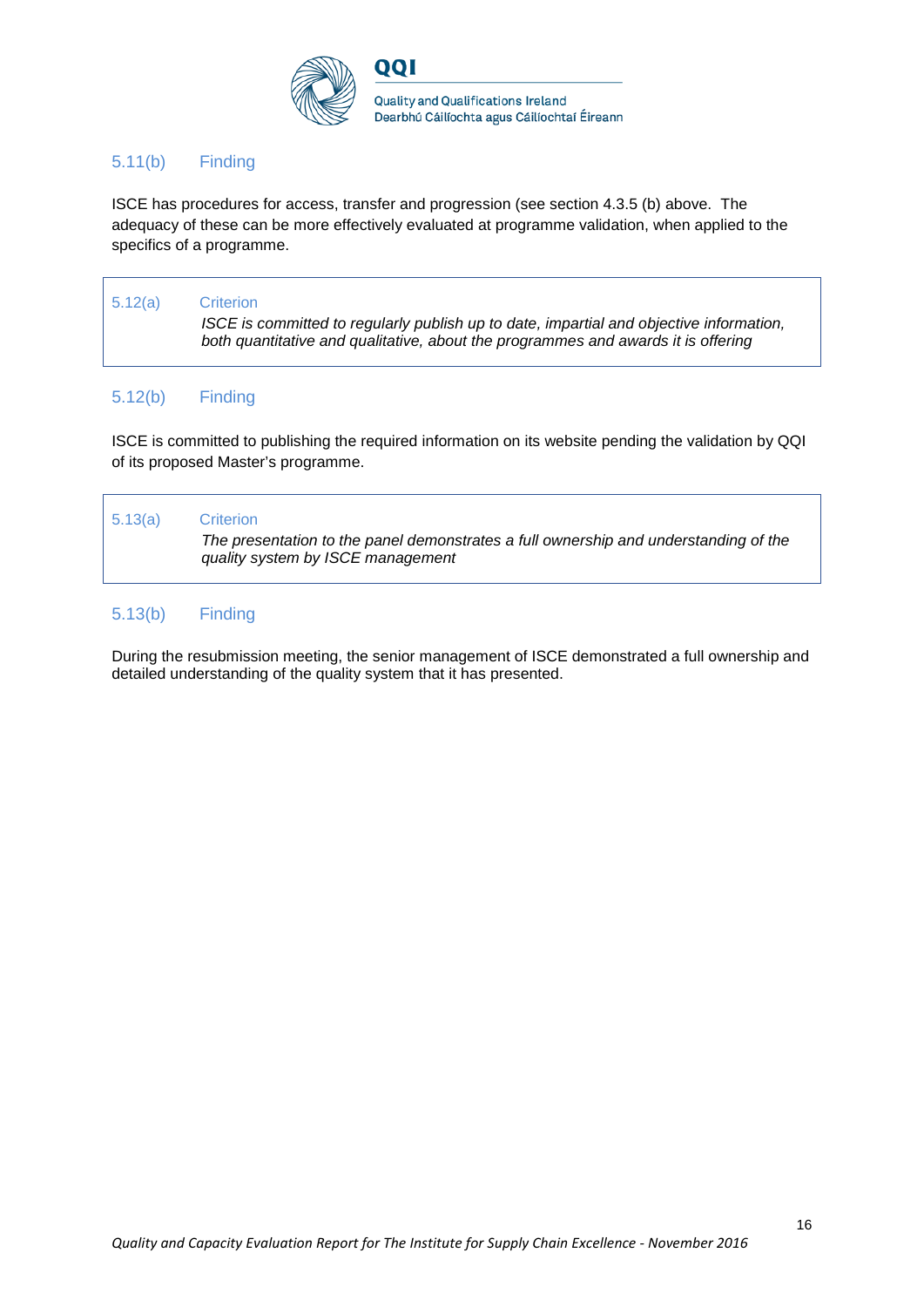

## **Evaluation of draft Quality Assurance Procedures - overall finding**

In evaluating the original submission of ISCE the panel was confident in the ability, experience and expertise of the Institute members in respect of delivering Masters' level programmes in supply chain management; its reservations concerned the sufficiency of the effectiveness of the quality management system for an NFQ Level 9 Master's award in its draft quality assurance procedures. The panel's recommendations clearly identified areas for improvement should ISCE wish to make a resubmission.

Having reviewed the re-submitted materials and met again with the representatives of ISCE, the panel is satisfied, subject to the meeting of specified conditions, that ISCE demonstrates a sufficiently effective quality management system fit for the purposes of education and training programmes leading to an NFQ Level 9 Masters award.

The conditions to be met by ISCE for the panel to recommend to the Approval and Reviews Committee that it approve its quality assurance procedures are as follows:

- ISCE must thoroughly apprise itself of the *Core policies and criteria for the validation by QQI of programmes of education and training (2016)* and address any gaps in its quality assurance procedures arising. These include *inter alia* the requirement to develop:
	- o Quality assurance procedures regarding programme development and use of the appropriate NFQ award-type descriptor as a reference point to map programme outcomes
	- o Quality assurance procedures regarding systematic and strategic-level programmatic review
	- ISCE must review all of its documentation to ensure consistency between the duties and responsibilities of individuals and the roles of committees. Examples of the inconsistencies identified by the panel include:
		- o The role of the external examiner vis-à-vis setting and marking of assignments and the duties described for associate lecturers
		- o The descriptions of attendance at governance committees being permitted and elsewhere specified as required and some inconsistencies within the governance structure and reporting lines
		- o The scheduling of examination boards (the documentation states the end of each semester but the programme doesn't appear to run on a semesterised basis).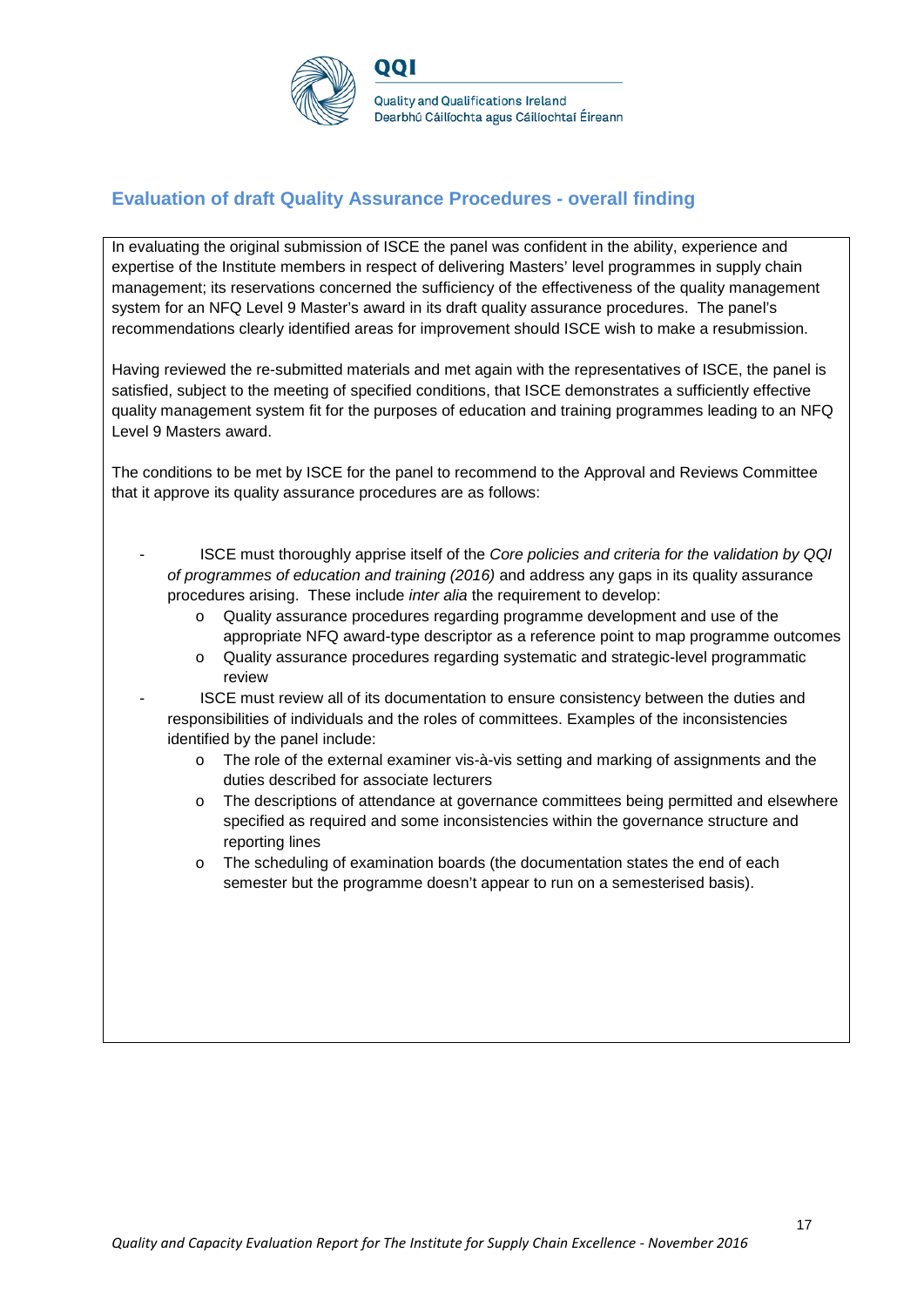

# **Part 6 Recommendation to QQI**

It is the recommendation of this Quality and Capacity Evaluation Panel that QQI should approve the draft quality assurance procedures of the Institute for Supply Chain Excellence pending confirmation from the Quality and Capacity Evaluation Panel that the identified conditions have been satisfied by ISCE in advance of the Approval and Reviews Committee's determination.

# **Part 7 Approval by Chair of the Panel**

This report of the Quality and Capacity Evaluation Panel is approved and submitted to QQI for its decision on the recommendation to approve the draft Quality Assurance Procedures of ISCE, pending confirmation from the Quality and Capacity Evaluation Panel that the identified conditions have been satisfied by ISCE in advance of the Approval and Reviews Committee's determination.

Jack O'Herlihy

*Chair*

Date: 13 January 2017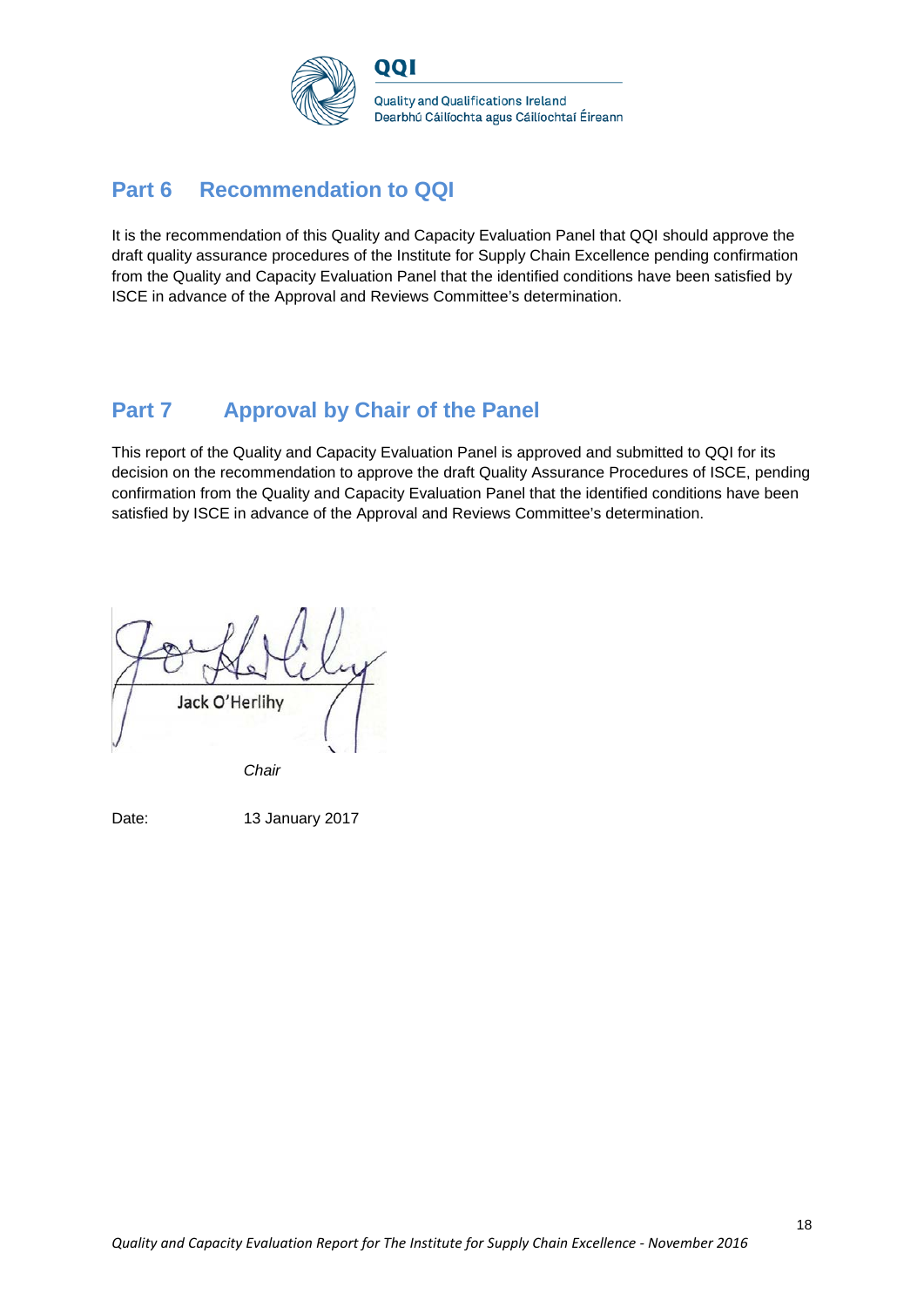

### **Addendum – Confirmation from panel Chair that panel's conditions have now been met**

**From:** Jack O'Herlihy [mailto:oherlihyj@gmail.com] **Sent:** Friday 13 January 2017 12:10 **To:** Walter Balfe <wbalfe@qqi.ie> **Cc:** longai@tcd.ie; brumfittk@hotmail.com; Kevin.Monks@westpharma.com; Trish O'Brien <tobrien@obriengd.ie> **Subject:** Re: FW: FW: ISCE submission for validation of programme Stage I

#### Walter

Having read through the documentation and on behalf of the panel, I am satisfied that ISCE's application can proceed to the next phase

Regards

Jack